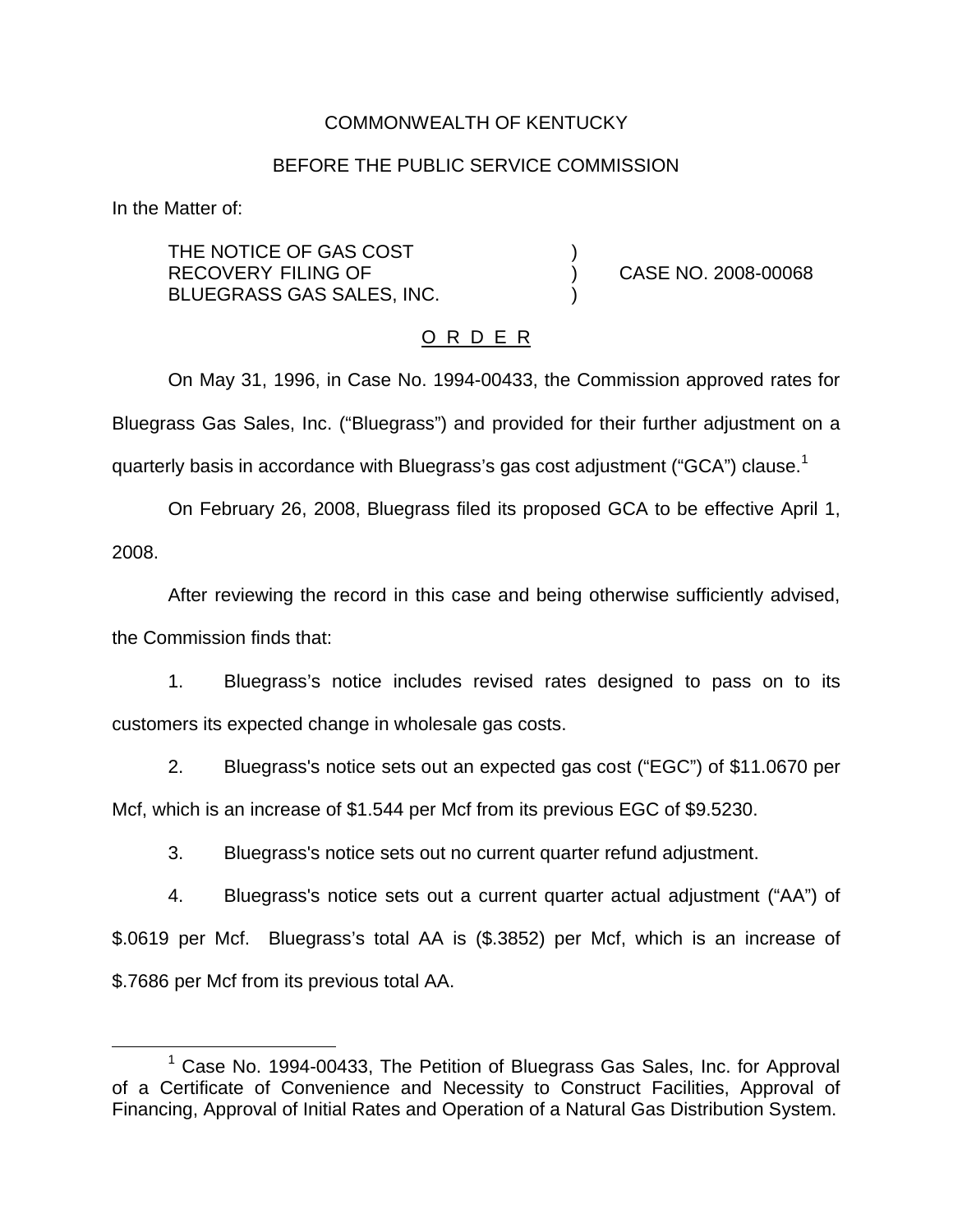5. Bluegrass's notice sets out a current quarter balance adjustment ("BA") of \$.0180 per Mcf. Bluegrass's total BA is \$.1645 per Mcf, which is an increase of \$.0058 per Mcf from its previous total BA.

6. Bluegrass's GCA is \$10.8463 per Mcf, which is an increase of \$2.3184 per Mcf from its previous rate of \$8.5279.

7. The rates in the Appendix to this Order are fair, just, and reasonable, and should be approved for billing for service rendered by Bluegrass on and after April 1, 2008.

IT IS THEREFORE ORDERED that:

1. The rates in the Appendix, attached hereto and incorporated herein, are approved for billing for service rendered on and after April 1, 2008.

2. Within 20 days of the date of this Order, Bluegrass shall file with the Commission its revised tariffs setting out the rates approved herein.

Done at Frankfort, Kentucky, this 20<sup>th</sup> day of March, 2008.

By the Commission

cutive Director